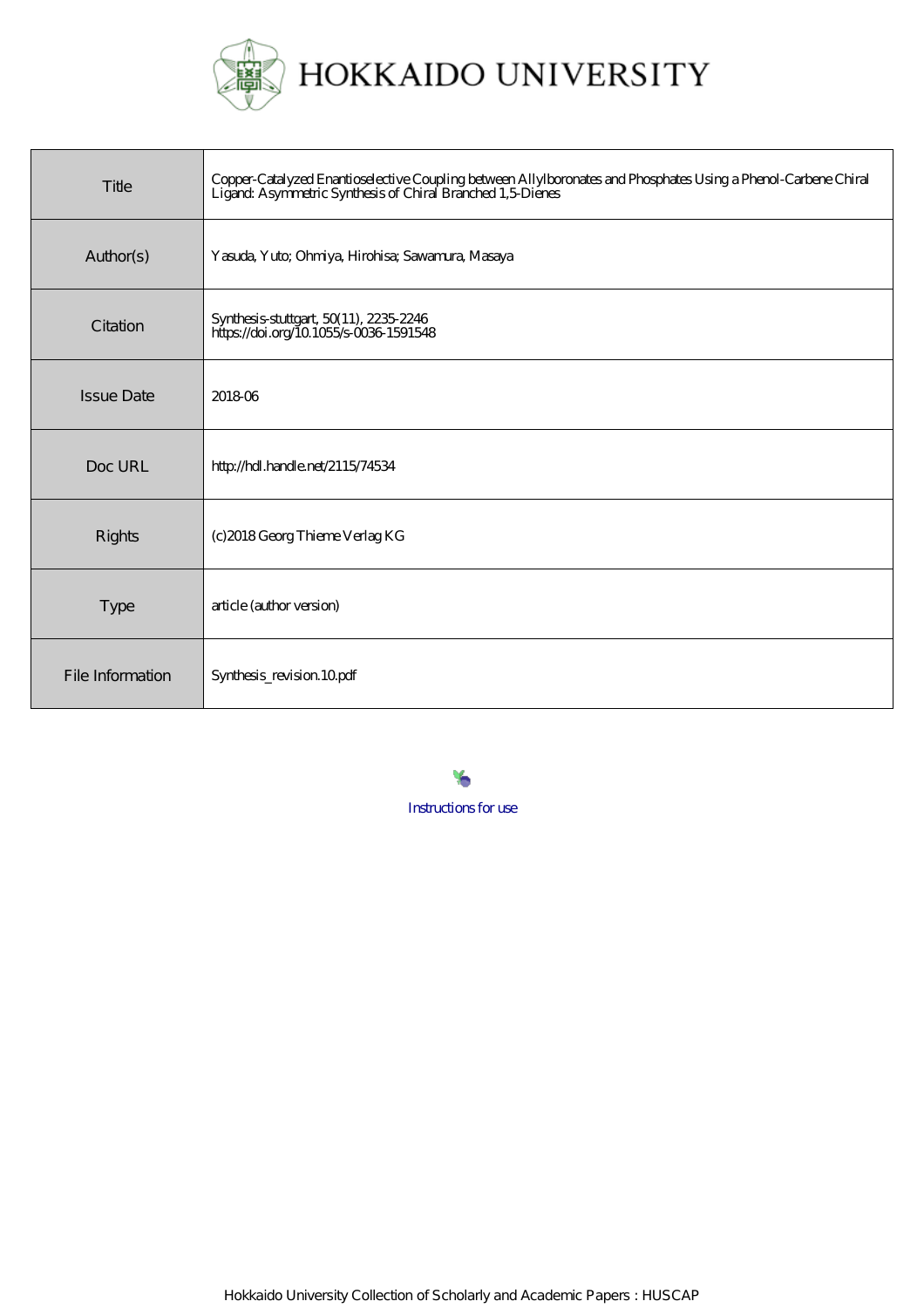# **Copper-Catalyzed Enantioselective Coupling between Allylboronates and Phosphates with a Phenol-Carbene Chiral Ligand: Asymmetric Synthesis of Chiral Branched 1,5-Dienes**

#### Yuto Yasuda<sup>a</sup> Hirohisa Ohmiya\*b Masaya Sawamura<sup>\*a</sup>

<sup>a</sup> Department of Chemistry, Faculty of Science, Hokkaido University, Sapporo 060-0810, Japan sawamura@sci.hokudai.ac.jp

**b** Division of Pharmaceutical Sciences, Graduate School of Medical Sciences, Kanazawa University, Kakuma-machi, Kanazawa 920-1192, Japan ohmiya@p.kanazawa-u.ac.jp





#### Received: Accepted: Published online: DOI:

Abstract This report presents details of the Cu-catalyzed enantioselective allyl–allyl coupling reaction between allylboronates and (*Z*)-allylic phosphates using a new chiral *N*-heterocyclic carbene (NHC) ligand containing a phenolic hydroxyl group. The copper catalysis delivered enantioenriched chiral 1,5 dienes with a tertiary stereogenic center. Various functional group compatibility and the use of earth-abundant and relatively low-toxicity Cu as a metal were attractive features of this protocol. The utility of the chiral phenol-NHC ligand for enantioselective copper catalysis with organoboron compounds was demonstrated. Enantio-discrimination models were discussed.

Key words asymmetric catalysis  $\cdot$  allylic substitution  $\cdot$  synthetic method copper catalysis · organoboron

# **INTRODUCTION AND BACKGROUND**

Chiral 1,5-dienes with a stereogenic center at the allylic/homoallylic position are found in many important biologically active molecules such as FK-506, Plakortide E, and Chaetoglobosin A (Figure 1) $[1]$ , and also serve as useful building blocks in organic synthesis due to the versatility of the two alkene functionalities for further transformations. While several methods have been developed to produce chiral 1,5-dienes<sup>[2]</sup>, enantioselective *γ*-substitution of allyl alcohol derivatives with organometal reagents (allyl–allyl coupling) using the chiral transition metal complexes as catalysts is the most



straightforward because it uses readily available substrates.[3]

In 2010, Morken and co-workers reported the pioneering example of catalytic asymmetric allyl–allyl coupling; Pdcatalyzed allyl–allyl coupling between substituted allylboronates[4] and (*E*)-allylic carbonates occurred with high regio- and enantioselectivity. [5] This protocol enabled access to chiral 1,5-dienes containing contiguous stereogenic centers with high diastereo- and enantioselectivity. More recently, Feringa's group reported asymmetric cross-coupling between allyl Grignard reagents and (*E*)-allyl bromides using the copperchiral monodentate phosphoramidite catalyst, but only moderate SN2' regioselectivity was obtained. [6] In 2014, Carreira *et al.* developed Ir-catalyzed regio- and enantioselective allylic cross-coupling between allylsilanes and secondary aromatic allylic alcohols.[7] Despite these efforts, the allyl–allyl coupling was limited to use of acyclic (*E*)-allylic electrophiles.

Recently, the Cu-catalyzed enantioselective allyl–allyl coupling between allylboronates and allylic phosphates<sup>[8-11]</sup> using a new chiral *N*-heterocyclic carbene (NHC) ligand bearing a phenolic hydroxyl group<sup>[12,13]</sup> was reported. Reaction occurred with exceptional <sup>γ</sup>-regioselectivity and high enantioselectivity. Various functional groups were tolerated. The ability to use (*Z*) aliphatic allylic substrates in the copper catalysis was complementary to Morken's Pd system (in their reports, only primary (*E*)-allylic electrophiles were used). [5] The present report describes the details of further studies of this Cucatalyzed enantioselective allyl–allyl coupling. [8]

# **RESULTS AND DISCUSSION**

*Optimization.* Enantioselective S<sub>N</sub>2' allylic alkylation between non-allylic alkylboranes (alkyl-9-BBN) and primary allylic substrates using a catalytic amount of a chiral bisphosphine/Cu(I) complex and a stoichiometric amount of potassium alkoxide base has been reported. [14] The results prompted the initiation of a program to develop a Cu-catalyzed enantioselective allylic substitution with allylboron reagents.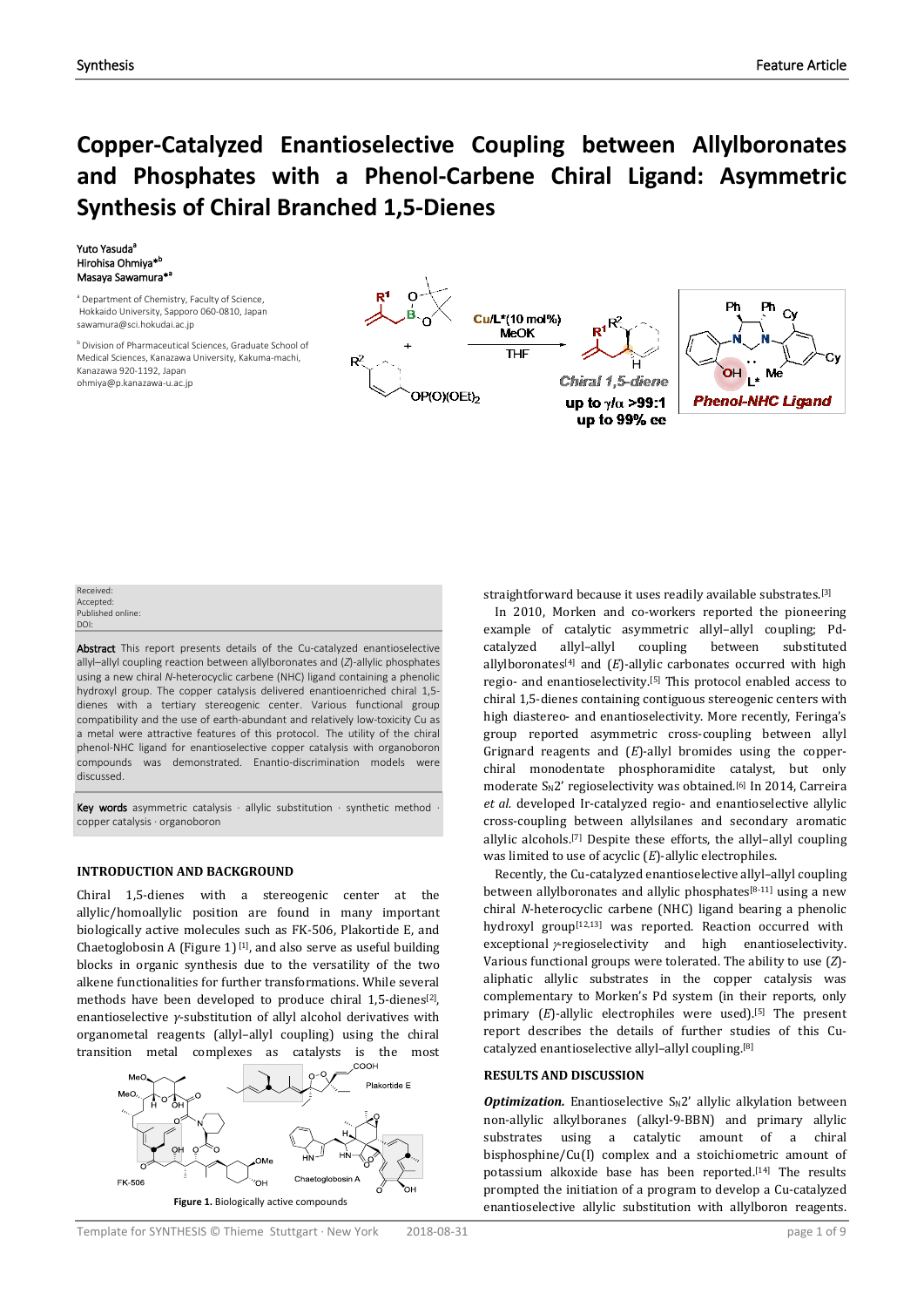For screening of the reaction conditions, commercially available allylboronic acid pinacolate esters were used instead of the allyl-9-BBN reagents (Table 1).<sup>[15]</sup> While investigating an effective achiral ligand that could selectively produce the racemic, branched γ-substitution product (**3aa**), a ringsaturated NHC/Cu complex prepared *in situ* from 1,3-bis(2,4,6 trimethylphenyl)imidazolinium chloride (SIMes·HCl), CuCl, and KOMe was produced in high yield (93%) with exclusive  $\gamma$ regioselectivity ( $\gamma/\alpha$  > 99:1) to form the branched coupling product **3aa** from reaction between 2-allyl-4,4,5,5-tetramethyl-1,3,2-dioxaborolane (**1a**) and γ-monosubstituted primary (*Z*) allylic phosphate **2a** in THF at –20 ˚C (entry 1). In contrast to the excellent performance of the ring-saturated NHC ligand SIMes, the corresponding unsaturated NHC ligand IMes, derived from 1,3-bis(2,4,6-trimethylphenyl)imidazolium chloride (IMes·HCl), gave a mixture of branched and linear products with a low  $\gamma/\alpha$ regioselectivity (62:38) and moderate total product yield (entry 2). Without a ligand, or with 1,10-phenanthroline (Phen) or 1,2 bis(diphenylphosphino)ethane (DPPE) ligands, no reaction occurred (entries  $3-5$ ). The use of triphenylphosphine (Ph<sub>3</sub>P) as a monodentate phosphine ligand gave only the linear αsubstitution product (*E*)-**4aa** (entry 6).

Based on these results, focus was placed on ring-saturated chiral NHC ligands (Table 1, entries 7-14). The *C*<sub>2</sub>-symmetric imidazolinium chloride [(*S*,*S*)-**L1** ・ HCl],[16] which has two stereogenic carbon centers in the imidazolidine ring with two *N*mesityl groups, did not result in enantioselectivity; the branched, nearly racemic coupling product **3aa** was obtained with exclusive regioselectivity and moderate yield (entry 7). When similar chiral NHC ligands (**L2**, **L3**) bearing 2-methylphenyl (**L2**) or 2-methoxyphenyl (**L3**) groups were used instead of one of the mesityl groups in **L1**, enantioselectivity was moderate (50% and 54% ee), but yields were low (entries 8 and 9). Next, the imidazolinium salt **L4**・HBF4 bearing a 2-hydroxyphenyl group was used (entry 10). A previous report indicated that **L4** exhibited high ligand performance in enantioselective Cucatalyzed allylic substitution with terminal alkyne as pronucleophiles.[12a] Fortunately, the Cu-**L4** catalyst system produced better results; the coupling product was formed in greater yield (77%) and with greater enantioselectivity (85% ee) compared to the system using (*S*,*S*)-**L2** or **L3**, without decreasing regioselectivity. These results indicated that the phenolic hydroxy group in **L4** has a functional role. Changing the *N*-mesityl group of **L4** ・ HBF4 to a *N*-2,4-dicyclohexyl-6 methylphenyl group to afford the new phenol-NHC chiral ligand precursor **L5**・HBF4**,** resulted in greater enantioselectivity (92% ee), a high yield (83%), and exceptional regioselectivity ( $\gamma/\alpha$  > 99:1) (entry 11). Furthermore, the enantioselectivity was achieved (99% ee) by decreasing the reaction temperature to – 40 °C (entry 12). In contrast, the naphthol-NHC chiral ligands **L6** and **L7**[12b] were not effective (entries 13 and 14).

| Table 1. Ligand effects for reaction between 1a and $(Z)$ -2a <sup>[a]</sup> |  |
|------------------------------------------------------------------------------|--|
|------------------------------------------------------------------------------|--|

| 1a (1.6 eq)    | Ph <sup>-</sup><br>$\ddot{}$ | $OP(O)(OEt)_{2}$<br>$(Z)$ -2a | CuCl (10 mol %)<br>ligand $(10 \text{ mol } \%)$<br>KOMe (1.2 eq)<br><b>THF</b><br>temp., 20 h | Ph<br>or<br>Ph<br>$(E)$ 4aa              | $(R)$ 3aa<br>Ĥ,       |
|----------------|------------------------------|-------------------------------|------------------------------------------------------------------------------------------------|------------------------------------------|-----------------------|
| Entry          | Ligand                       | Temp (°C)                     | Yield (%) <sup>[b]</sup>                                                                       | $\gamma/\alpha$ (3aa:4aa) <sup>[c]</sup> | Ee $(\%)^{[\bar{d}]}$ |
| 1              | $SIMes \cdot HCl$            | $-20$                         | 93                                                                                             | >99:1                                    |                       |
| $\overline{2}$ | $IMes \cdot HCl$             | $-20$                         | 65                                                                                             | 62:38                                    |                       |
| 3              | none                         | $-20$                         | 0                                                                                              |                                          |                       |
| 4              | Phen                         | $-20$                         | 0                                                                                              |                                          |                       |

Template for SYNTHESIS © Thieme Stuttgart · New York 2018-08-31 2019 page 2 of 9

| 5          | <b>DPPE</b>                         | $-20$ | 0  |         |                |
|------------|-------------------------------------|-------|----|---------|----------------|
| 6          | PP <sub>h<sub>3</sub></sub>         | $-20$ | 57 | 1: > 99 |                |
| 7          | $(S,S)-L1$ HCl                      | $-20$ | 49 | >99:1   | $\overline{2}$ |
| 8          | $(S, S)$ -L2 · HBF <sub>4</sub>     | $-20$ | 13 | >99:1   | 50             |
| 9          | $(S,S)-L3$ $\cdot$ HBF <sub>4</sub> | $-20$ | 10 | >99:1   | 54             |
| 10         | $(S,S)-LA \cdot HBF4$               | $-20$ | 77 | >99:1   | 85             |
| 11         | $(S,S)-LS$ · HBF <sub>4</sub>       | $-20$ | 83 | >99:1   | 92             |
| $12^{[e]}$ | $(S,S)-LS$ · HBF <sub>4</sub>       | $-40$ | 80 | >99:1   | 99             |
| 13         | $(S,S)-LG \cdot HBF_A$              | $-20$ | 34 | 92:8    | 67             |
| 14         | $(S,S)-L7$ · HBF <sub>A</sub>       | $-20$ | 56 | >99:1   | 82             |

[a] Data are taken from ref 8. Conditions: **1a** (0.24 mmol), (*Z*)-**2a** (0.15 mmol), CuCl/ligand (10 mol%), KOMe (0.18 mmol), THF (0.6 mL) for 20 h. [b] Yield of isolated product. [c] Determined by  ${}^{1}H$  NMR analysis of the crude product. [d] The ee was determined by HPLC. [e] **1a** (1.9 mmol) and (*Z*)-**2a** (1.2 mmol) were used. Reaction was conducted for 48 h.



Next, the effect of copper salts (Table 2) was investigated. When CuOAc was used as the catalyst, regioselectivity ( $\gamma/\alpha$ 91:9) and enantioselectivity (76% ee) decreased. The use of Cu(OAc)2 instead of Cu(I) salt, resulted in a modest yield and low selectivities. Changing CuCl to CuOTf·toluene<sub>1/2</sub> afforded similar selectivity but a lower product yield. Use of MesCu and cationic  $Cu(MeCN)$ <sub>4</sub>PF<sub>6</sub> was as effective as CuCl, and gave comparable results.

The effect of solvent is shown in Table 2. Reaction with toluene gave only the racemic product in moderate yield (43%) and low regioselectivity ( $\gamma/\alpha$  64:36). Dichloromethane was ineffective in the reaction (26% yield,  $γ/α$  71:29, 51% ee). No reaction occurred in MeCN or hexane.

|  | Table 2. Effects of copper salts and solvents [a] |  |
|--|---------------------------------------------------|--|
|--|---------------------------------------------------|--|

| Entry            | Cu Salt                               | Solvent    | Yield<br>$({\%})^{[b]}$ | $\gamma/\alpha$ $\Box$<br>$[(R) - 3aa: (E) - 4aa]^{[c]}$ | Ee<br>$({\%})^{[d]}$ |
|------------------|---------------------------------------|------------|-------------------------|----------------------------------------------------------|----------------------|
| 1 <sup>[e]</sup> | CuCl                                  | <b>THF</b> | 83                      | >99:1                                                    | 92                   |
| 2                | CuOAc                                 | <b>THF</b> | 85                      | 91:9                                                     | 76                   |
| 3                | $Cu(OAc)_{2}$                         | <b>THF</b> | 68                      | 73:27                                                    | 52                   |
| 4                | CuOTf · toluene <sub>1/2</sub>        | <b>THF</b> | 48                      | >99:1                                                    | 90                   |
| 5                | MesCu                                 | <b>THF</b> | 85                      | >99:1                                                    | 89                   |
| 6                | Cu(MeCN) <sub>4</sub> PF <sub>6</sub> | <b>THF</b> | 73                      | >99:1                                                    | 88                   |
| 7                | CuCl                                  | toluene    | 43                      | 64:36                                                    | 0                    |
| 8                | CuCl                                  | <b>DCM</b> | 26                      | 71:29                                                    | 51                   |
| 9                | CuCl                                  | MeCN       | 0                       |                                                          |                      |
| 10               | CuCl                                  | hexane     | 0                       |                                                          |                      |

[a] Conditions: **1a** (0.24 mmol), (*Z*)-**2** (0.15 mmol), Cu salt/(*S*,*S*)-**L5**・HBF4 (10 mol%), KOMe (0.18 mmol), solvent (0.6 mL), –20 ˚C for 20 h. [b] Yield of isolated product. [c] Determined by <sup>1</sup>H NMR of crude product. [d] The ee was determined by HPLC. [e] Table 1, entry 11.

The effects of leaving groups and bases are summarized in Table 3. The use of allyl bromide or chloride as an allylic electrophile under the conditions described for Table 1, entry 11, decreased both regio- and enantioselectivity (entries 2 and 3).

The nature of the base had a significant impact on yield and selectivities (Table 3). Use of NaOMe instead of KOMe decreased regioselectivity ( $\gamma/\alpha$  89:11) and enantioselectivity (74% ee) (entry 4). No reaction occurred with LiOMe, due to the greater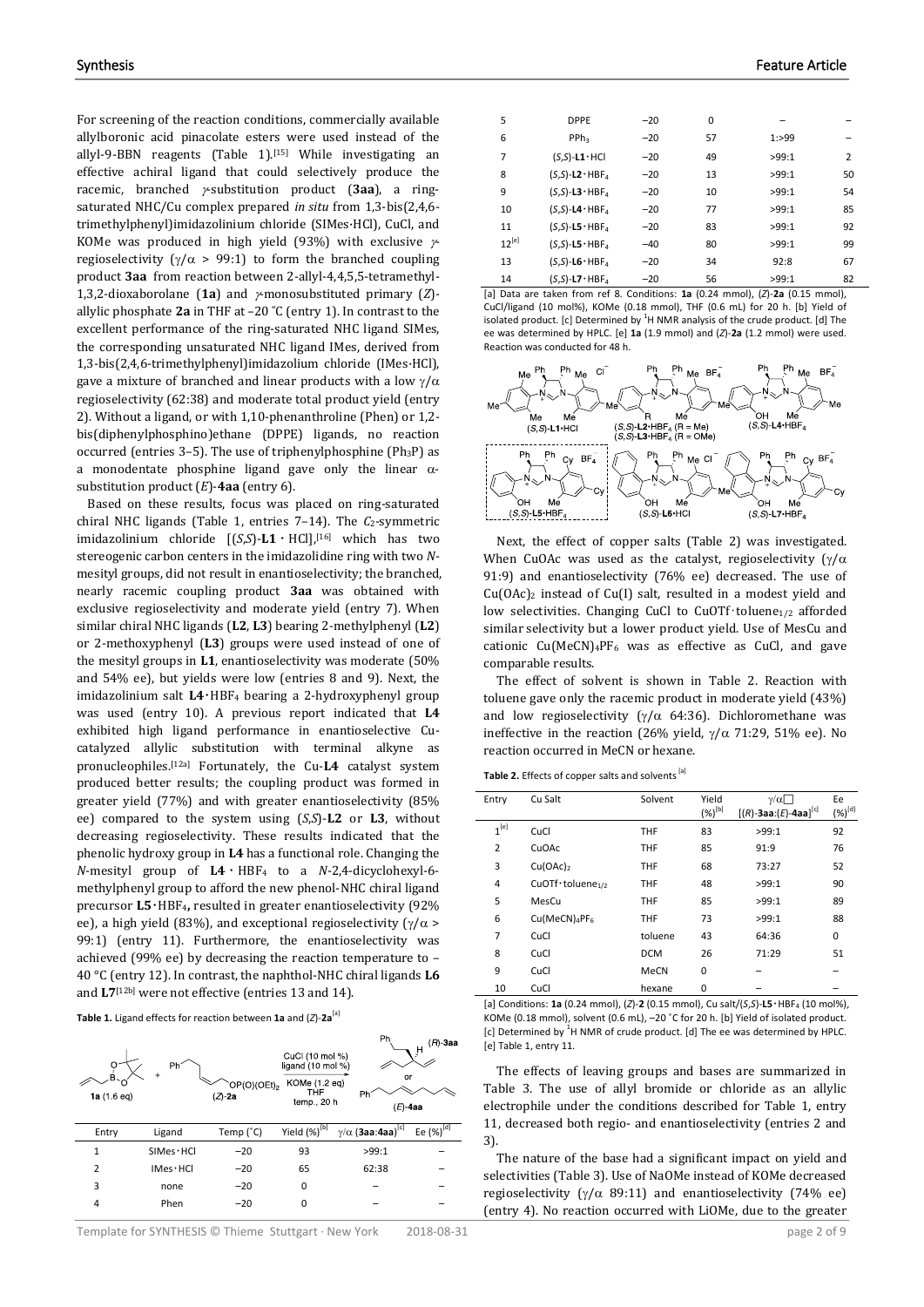solubility of LiCl or LiOP(O)(OEt)2, which may form inactive Cu species through ionic interactions. (entry 5). The structure of the alkoxide moiety of the base also had a strong impact on yield, regioselectivity, and enantioselectivity. Thus, when KOMe was changed to a sterically more demanding base, KO*t*Bu, product yield was moderate and both regioselectivity and enantioselectivity decreased significantly (entry 6). This result suggests that the trialkoxyboron ROBpin may participate in the reaction because Lewis acids activate the phosphate leaving group (see Figure 4). Coupling reaction with  $K_2CO_3$  did not occur (entry 7).

Table 3. Effect of leaving group and base [a]

| Entry          | Leaving group         | Base                           | Yield<br>$({\%})^{[b]}$ | $\gamma/\alpha$<br>$[(R) - 3aa : (E) - 4aa]^{[c]}$ | Ee<br>$(\%)^{[d]}$ |
|----------------|-----------------------|--------------------------------|-------------------------|----------------------------------------------------|--------------------|
| $1^{[e]}$      | $OP(O)(OEt)_{2}$ (2a) | KOMe                           | 83                      | >99:1                                              | 92                 |
| $\overline{2}$ | $Cl^{[f]}$            | KOMe                           | 89                      | 94:6                                               | 64                 |
| 3              | $Br^{[g]}$            | KOMe                           | 85                      | 82:18                                              | 20                 |
| 4              | $OP(O)(OEt)$ , $(2a)$ | <b>NaOMe</b>                   | 91                      | 89:11                                              | 74                 |
| 5              | $OP(O)(OEt)_{2}$ (2a) | LiOMe                          | 0                       |                                                    |                    |
| 6              | $OP(O)(OEt)$ , $(2a)$ | <b>KOtBu</b>                   | 67                      | 63:37                                              | 50                 |
| 7              | $OP(O)(OEt)$ , $(2a)$ | K <sub>2</sub> CO <sub>3</sub> | 0                       |                                                    | -                  |

[a] Data are taken from ref 8. Conditions: **1a** (0.24 mmol), (*Z*)-**2** (0.15 mmol), CuCl/ (*S*,*S*)-**L5**・HBF4 (10 mol%), base (0.18 mmol), THF (0.6 mL), –20 ˚C for 20 h. [b] Yield of isolated product. [c] Determined by  ${}^{1}$ H NMR of crude product. [d] The ee was determined by HPLC. [e] Table 1, entry 11. [f] (*Z*)-(5-Chloro-3-penten-1-yl)benzene. [g] (*Z*)-(5-Bromo-3-penten-1-yl)benzene.

*Substrate Scopes.* (*Z*)-Allylic phosphates with various aliphatic substituents were reacted with **1a** in the Cu-**L5** catalyst system (Table 4). When the 2-phenylethyl group of **2a** was replaced with a benzyl or octyl group, coupling proceeded with excellent <sup>γ</sup>-selectivity and preservation of enantioselectivity (entries 1 and 3). A sterically more demanding  $\gamma$ -substituent, such as a cyclohexyl group, was also tolerated and produced a high level of enantioselectivity (80% ee) (entry 4).<sup>[17]</sup> Notably, the enantioselective reaction with 2-butene-1,4-diol derivatives, which have two potential leaving groups at different allylic positions, occurred with the allylic C–O bonds in the ether or carboxylic ester leaving groups untouched (entries 5–12 and 15).

The reaction has a great functional group compatibility (entries 2 and 5–12, 15-17). For example, an allylic phosphate (**2**) bearing a 1,3-benzodioxole (**2c**), THP ether (**2f**), benzyl ether (**2g**), silyl ether (**2h, q**),[17] pivalate (**2i**), carbamate (**2p**) or *p*-toluenesulfonate (**2r**) group as the aliphatic γ-substituent, reacted with **1a** to produce the corresponding 1,5-diene derivatives in good yields with high enantioselectivities (85– 97% ee) (entries 2, 5–8, 15–17). Methoxy, trifluoromethyl, bromo, or dimethylamino substituents were tolerated in the aromatic ring of the benzoate groups (entries 9–12). However, no reaction occurred with the allylic phosphate bearing a nitro (**2n**) or cyano (**2o**) group (entries 13 and 14).

The potential for scaling up the enantioselective allyl–allyl coupling was examined on a preparative scale (Eq. 1). Reaction between allylboronate **1a** (9.4 mmol, 1.5 g) and allylic phosphate **2h** (5.9 mmol, 2.0 g) afforded only the branched coupling product in 73% yield (0.98 g, 4.3 mmol) with 92% ee.



**Table 4.** Scope of allylic phosphates<sup>[a]</sup>

| Entry          | Phosphate<br>$OP = OP(O)(OEt)2$    | Product              | Temp<br>$(^{\circ}C)$ | Yield<br>$(%)^{[b,c]}$ | Ee<br>$(%)^{[d]}$ |
|----------------|------------------------------------|----------------------|-----------------------|------------------------|-------------------|
| $\mathbf{1}$   | 2b<br>ОP                           | н<br>3ab             | $-50$                 | 62                     | 86                |
| 2              | 2c<br>OP                           | 3ac                  | $-30$                 | 97                     | 86                |
| 3              | 2d<br>OP                           | Ĥ<br>3ad             | $-40$                 | 85                     | 84                |
| 4              | 2e<br>OP                           | н<br>3ae             | $-50$                 | 59                     | 80                |
|                | RO.<br>$2f - i$<br>OP              | RO-<br>੍ਰਮ<br>3af-ai |                       |                        |                   |
| 5              | $R = THP(2f)$                      | 3af                  | $-30$                 | 83                     | 90                |
| 6              | $R = Bn(2g)$                       | 3ag                  | $-50$                 | 75                     | 85                |
| $\overline{7}$ | $R = {^t}BuMe2Si (2h)$             | 3ah                  | $-50$                 | 78                     | 97                |
| 8              | $R = Piv(2i)$                      | 3ai                  | $-30$                 | 70                     | 91                |
|                | R<br>O<br>O<br>$2j - c$<br>OP      | O<br>3aj-ao          |                       |                        |                   |
| 9              | $R = MeO(2j)$                      | 3aj                  | $-30$                 | 85                     | 92                |
| 10             | $R = F_3C(2k)$                     | 3ak                  | $-30$                 | 61                     | 90                |
| 11             | $R = Br(2I)$                       | 3al                  | $-30$                 | 65                     | 90                |
| 12             | $R = Me2N(2m)$                     | 3am                  | $-30$                 | 87                     | 91                |
| 13             | $R = NO_2 (2n)$                    | 3an                  | $-10$                 | 0                      |                   |
| 14             | $R = CN(20)$                       | 3ao                  | $-10$                 | 0                      |                   |
| 15             | O<br>Ph<br>O<br>2p<br>ОP           | Ω<br>H<br>Ph<br>3ap  | $-30$                 | 80                     | 90                |
| 16             | <sub>1</sub> )2 2q<br>OP           | 3aq                  | $-40$                 | 78                     | 96                |
| 17             | \)2 <b>2r</b><br>$O = S = O$<br>OP | 3ar                  | -30                   | 88                     | 92                |

[a] Data are taken from ref 8 for entries 1–12 and 15–17. Conditions: **1a** (0.24 mmol), (*Z*)-**2** (0.15 mmol), CuCl/(*S*,*S*)-**L5**・HBF4 (10 mol%), KOMe (0.18 mmol), THF (0.6 mL) for 48 h. [b] Yield of isolated product. [c] Constitutional isomer ratio  $\eta/\alpha$  $>$  20:1 (determined by <sup>1</sup>H NMR of crude product). [d] The ee was determined by HPLC.

The copper-catalyzed allyl–allyl coupling reaction between **1a** and enantioenriched 2-butene-1,4-diol derivative (*S*)-**2s** (99% ee) with  $(R,R)$ -L5· HBF<sub>4</sub> (*i.e.*, an enantiomeric isomer of  $(S,S)$ -**L5**・ HBF4) gave the corresponding 1,5-diene **3as** with two adjacent stereogenic centers with a 2*S*,3*S*-configuration in modest yield (51%) and high diastereoselectivity (d.r. 90:10) (Eq. 2). Without a ligand, or with (*S*,*S*)-**L5**・HBF4, the reaction gave no or only a trace of the coupling product. Thus, the use of **L5** is mandatory, and (*R*,*R*)-**L5**-Cu system and the (*S*)-**2s** substrate is a matched pair, while (*S*,*S*)-**L5**/Cu complex and (*S*)- **2s** is mismatched. This result is in accord with a consideration of the Felkin-Anh model as depicted in Figure 2, which predicts preferred approach of organocopper nucleophile to *Si*-face of the allylic plain with a minimum *A*1,3-strain.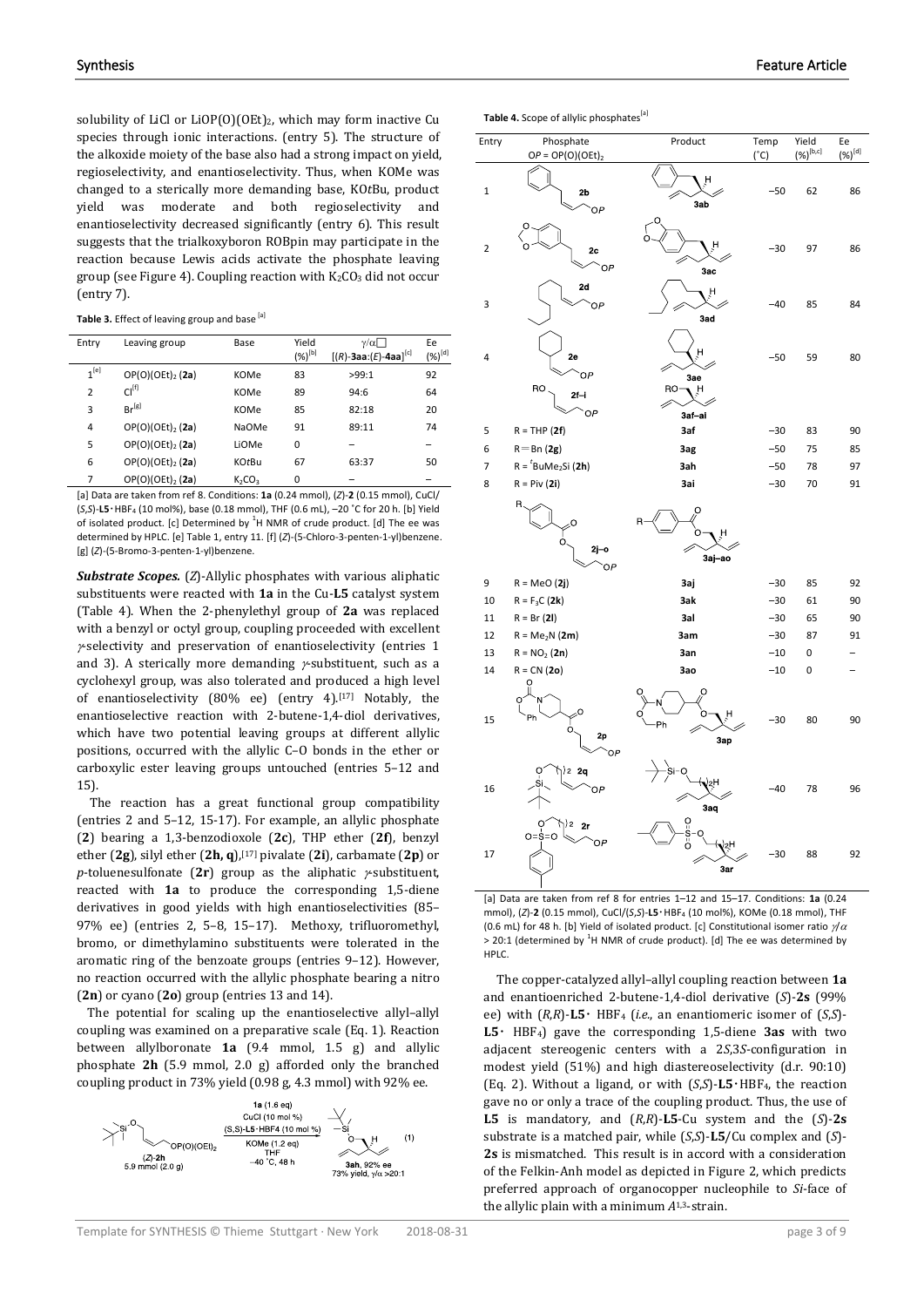

**Figure 2.** A Felkin-Anh-type stereoselection model

Reactions of  $\beta$ -substituted allylboronate derivatives using the Cu-**L5** catalyst system were investigated (Table 5). Methallylboronate **1b** and 2-ethyl-2-propen-1-ylboronate **1c** reacted with (*Z*)-**2a** with excellent  $\gamma$ -selectivity ( $\gamma/\alpha$  > 20:1) and high enantioselectivity (95% and 80% ee, respectively) (entries 1 and 2). An allylboronate with a hexyl, benzyl, or phenyl group at the β-position (**1d–f**) underwent reaction to afford the coupling products with enantiomeric excesses greater than 80%, while the regioselectivities were moderate (entries 3-5).<sup>[18]</sup> The allylboronate with a chloro group at the  $\beta$ -position did not react (entry 6). In addition, no reaction occurred with γ-substituted allylboronates such as *trans*- or *cis*-crotylboronates.

**Table 5.** Scope of allylboronates<sup>[a]</sup>

| Entry          | Allylboronate   | Phosphate<br>$OP = OP(O)(OEt)2$ | Product                | Yield<br>$({\%})^{[b]}$ | $\mathcal{U}[\alpha^{[c]}]$ | Ee<br>$\underline{\left(\frac{\%}{\ } \right)}^{[d]}$ |
|----------------|-----------------|---------------------------------|------------------------|-------------------------|-----------------------------|-------------------------------------------------------|
| $\mathbf 1$    | 1b<br>Bpin      | 2a                              | Ph<br>Ĥ<br>3ba         | 77                      | >20:1                       | 95                                                    |
| $\overline{2}$ | 1c<br>Bpin      | 2a                              | Ph<br>Н<br>3ca         | 50                      | >20:1                       | 80                                                    |
| 3              | 1d<br>Bpin      | 2a                              | Ph<br>Ĥ<br>3da         | 87                      | 84:16                       | 80                                                    |
| $\overline{4}$ | 1e<br>Bpin      | 2a                              | Ph<br>Ĥ<br>3ea         | 59                      | 87:13                       | 82                                                    |
| 5              | 1f<br>Bpin      | Me<br>2t<br>OP                  | Me H<br>3ft            | 89                      | 78:22                       | 83                                                    |
| 6              | 1g<br>C<br>Bpin | 2a                              | Ph<br><b>CI</b><br>3ga | 0                       |                             |                                                       |

[a] Data are taken from ref 8 for entries 1–5. Conditions: **1** (0.24 mmol), (*Z*)-**2** (0.15 mmol), CuCl/(*S*,*S*)-**L5**・HBF4 (10 mol%), KOMe (0.18 mmol), THF (0.6 mL), –50 ˚C (entry 1) or –30 ˚C (entries 2–6) for 48 h. [b] Yield of isolated product. [c] Determined by  ${}^{1}$ H NMR of crude product. [d] The ee was determined by HPLC.

The coupling reaction between **1a** and *cis*-4-cyclopentene-1,3-diol diphosphate **2u** catalyzed by the Cu-**L5** system occurred with adequate enantioselectivity, giving the *trans*-1,2-isomer **3au** (Eq. 3).[17,19] Reaction with *cis*-4-cyclohexene-1,3-diol derivative **2v** gave the *trans*-1,2-isomer **3av** with moderate enantiocontrol (66% ee) (Eq. 4). These stereochemical results indicate that the present Cu-catalyzed reaction proceeded through an *anti*-S<sub>N</sub>2' type reaction pathway. Morken's Pdcatalyzed protocol has not been applied to this type of cyclic allylic electrophile involving a *Z* alkene moiety. [5]



*Mechanistic Study and Proposed Reaction Pathway.* The alkene geometry of the allylic phosphates influenced both regioand enantioselectivity. Thus, reaction between **1a** and (*E*)-**2a** under the conditions described in Table 1, entry 11 gave the linear α-substitution product (*E*)-**4aa** preferentially with minor formation of (*S*)-**3aa** (71% ee), the antipode of the product derived from  $(Z)$ -2a (Eq. 5).<sup>[19]</sup> This  $\alpha$ -selectivity appeared to occur *via* allylic 1,3-migration of Cu in the allylcopper(III) species. To gain insight into the nature of the postulated allylcopper(III) species, secondary allylic phosphate **2a'**, a constitutional isomer of (*Z*)-**2a**, was reacted under the same conditions (Eq. 6).  $[19]$  Interestingly, this reaction gave results similar to reaction with (*E*)-**2a**. The convergence observed in the regioselectivity and stereochemistry suggests that (*E*)-**2a** and **2a'** led to a common equilibrium mixture of the allylcopper(III) species prior to reductive elimination to form the product mixture (Figure 3).<sup>[20]</sup>



**Figure 3.** Allylcopper(III) species

Based on the assumption that γ-selective reaction of (*Z*)-**2** also occurs *via* allylcopper(III) intermediates, a catalytic cycle was proposed for the enantioselective allyl–allyl coupling catalyzed by the Cu-L5 system, as shown in Figure 4.<sup>[20]</sup> An alkoxycopper(I) complex (**A**) was formed from reaction between CuCl, **L5**・ HBF4, and KOMe. For this complex, the chiral NHC ligand coordinated to Cu as an anionic C,O-bidentate ligand. Then, transmetallation between **A** and an allylborate (**B**)[21] afforded the potassium phenoxo(allyl)cuprate (**C**). Compound **C** formed a π-complex (**D**) with the allylic phosphate **2**, in which the Cu was *anti* to the phosphate leaving group. The MeOBpin may activate the phosphate group as a Lewis acid. [14d] Subsequently, oxidative addition produced  $(\pi$ -en- $\sigma$ yl)copper(III) complex **E1** with a secondary sp3-carbon atom bound to Cu. Facile reductive elimination of **E1**, which was faster than allylic 1,3-Cu-migration to form **E2**, produced the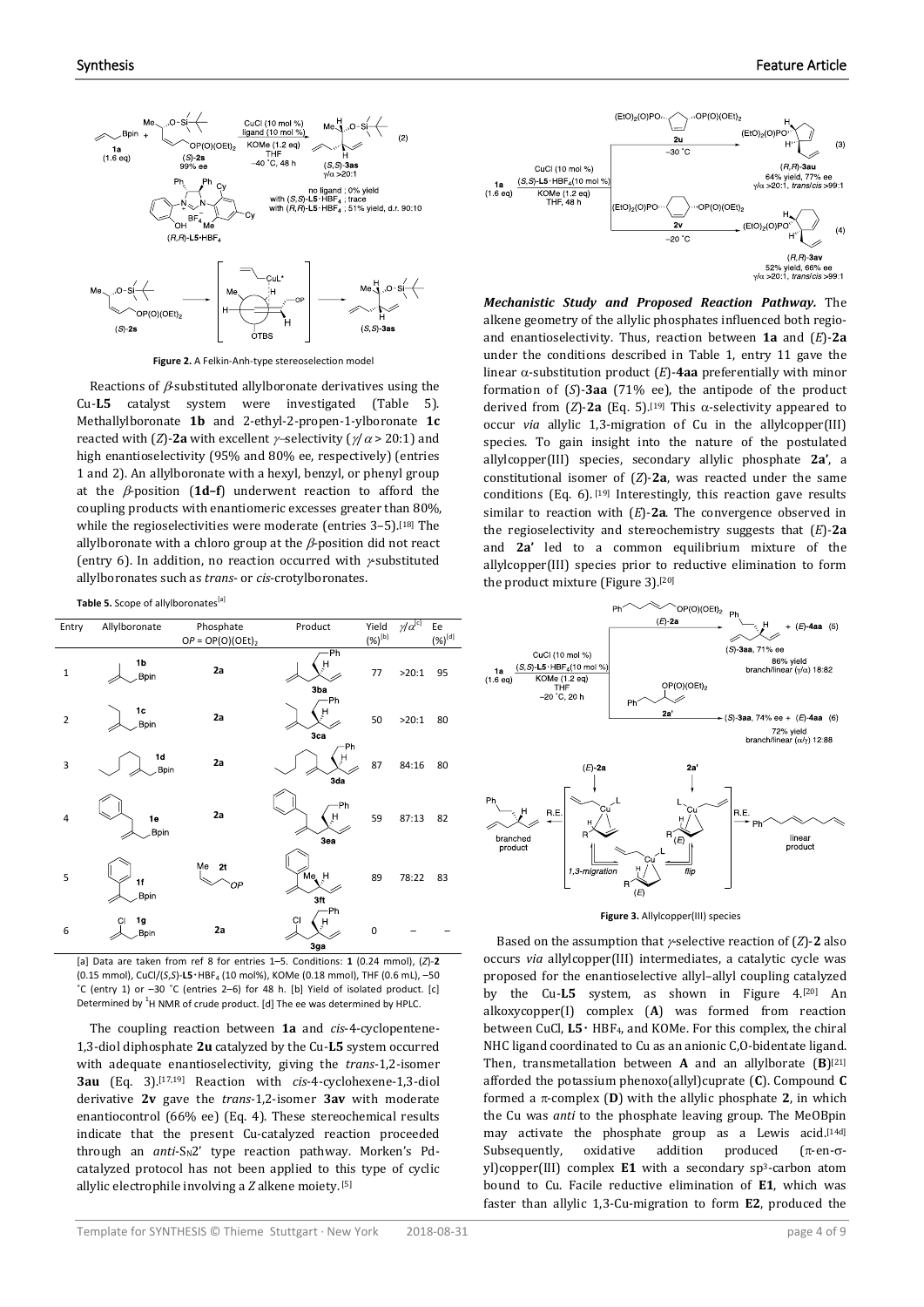branched γ-substitution product **3** and regenerated alkoxycopper(I) complex **A** (Figs. 5 and 6 for enantiodiscrimination models).

Thus, the crucial dependence of regioselectivity on the *E*/*Z* geometry of the allylic substrate (**2**) can be explained by the greater instability of the allylcopper(III) intermediate **E2** compared to the corresponding Cu(III) species (**E1**) produced from the *E* substrate, due to larger steric repulsion in the allyl moiety derived from the *Z* substrate (Fig. 3). Similar consideration may be applicable to the corresponding transition states that determine the *E*/*Z*-isomeric product distribution.



**Figure 4.** Postulated catalytic reaction pathway.

 Reactions of *E*- and *Z*-isomers of **2a** gave the antipodes of **3aa**, (Table 1, entry 11 *vs*. Eq. 5), and the products from (*Z*)-**2a** were produced with greater enantioselectivity. This led to the proposal of the enantioselection models shown in Figs. 5 and 6. In the  $\pi$ -complex **D** (Fig. 4), the chiral copper center adopted a tetrahedral coordination geometry including the C,O-bidentate chelation. The K+ ion bridged the phenoxide oxygen and MeO-Bpin, which interacted with the phosphate leaving group as a Lewis acid. These assumptions suggest four possible  $\pi$ complexes (**D1** and **D2** for the major enantiomer; **D3** and **D4** for the minor enantiomer) (Fig. 5). Complex **D1** is the most favorable, because it results in the fewest steric repulsions between catalyst and allylic phosphate. Complexes **D2**, **D3**, and **D4** appear to be destabilized by the steric repulsions between the γ-substituent (R) and nonhydroxylated *N-*aryl group or one of the phenyl groups on the imidazolidine ring. These conclusions are consistent with the experimental observations that the enantioselectivity is influenced by the steric nature of the  $\gamma$ -substituent (R) (Table 4, entries 3 and 4) or the nonhydroxylated *N*-aryl group in the phenolic NHC ligands (Table 1, entries 10 and 11).



**Figure 5.** Models for enantioselection with (*Z*)-**2**

For reaction of (*E*)*-***2** (Fig. 6), the nonhydroxylated *N-*aryl group and/or the phenyl group in the imidazolidine ring caused steric repulsion toward the  $\gamma$ -substituent (R) for all postulated complexes **D1'–D4'**. These considerations explain the more efficient enantioselection in the reaction with allylic substrates having the *Z*-configuration.



**Figure 6.** Models for enantioselection with (*E*)-**2**

#### **CONCLUSIONS**

In conclusion, a versatile method was developed for Cucatalyzed enantioselective allyl–allyl coupling between allylboronates and (*Z*)-acyclic and cyclic allylic phosphates to form various chiral 1,5-diene derivatives. Catalysis of a Cu(I) complex with a new phenol-NHC chiral ligand enabled the reaction, demonstrating the utility of this class of chiral ligands for enantioselective copper catalysis with organoboron compounds.[12] This Cu-catalyzed protocol provides efficient access to functionalized, enantio-enriched chiral 1,5-dienes with a stereogenic carbon center at the allylic/homoallylic position. The broad functional group compatibility and the use of earthabundant and relatively low-toxic Cu as a metal are attractive features of this protocol. A functional role for the phenolic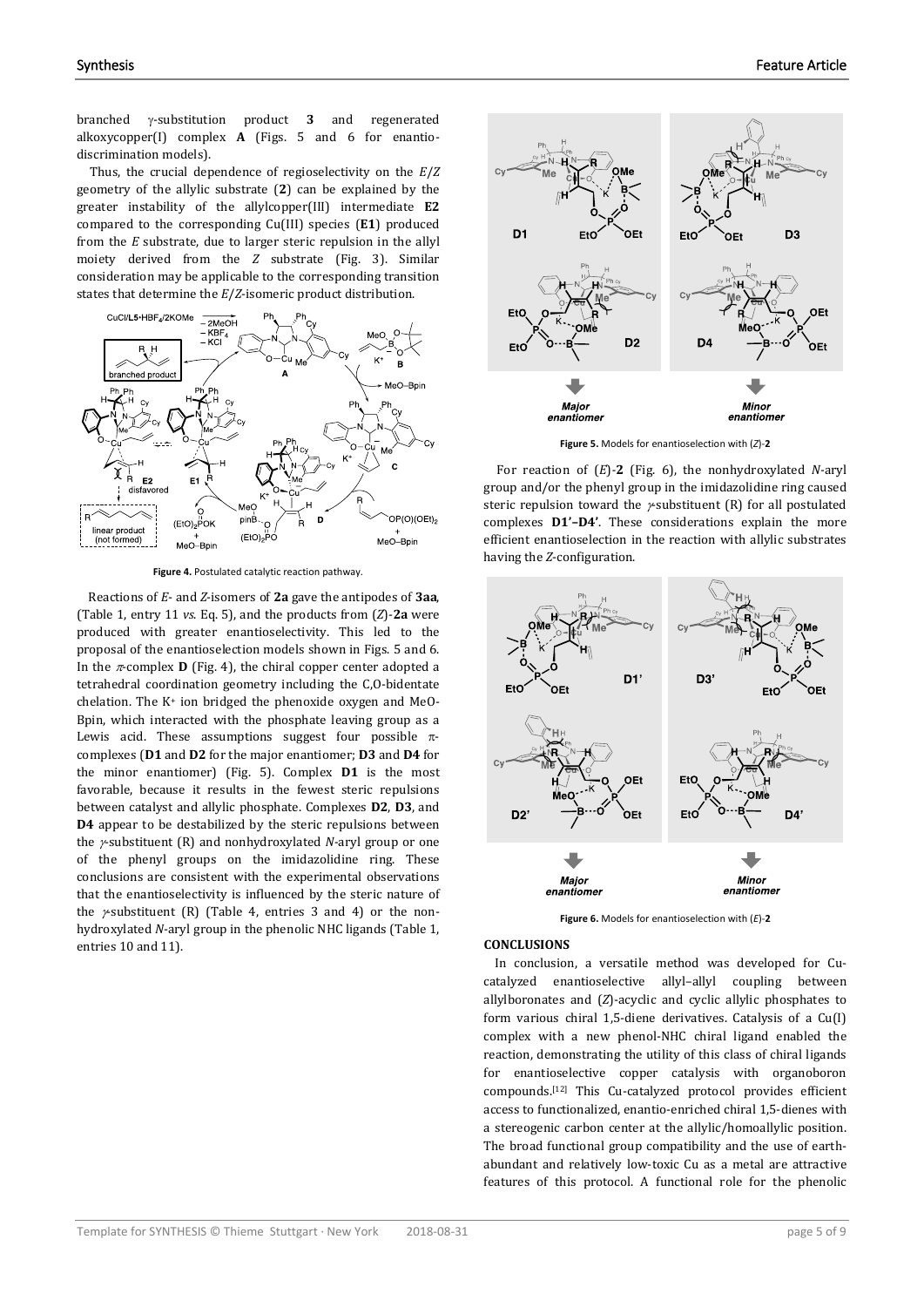hydroxy group in the chiral NHC ligand was suggested by the results.

# **EXPERIMENTAL SECSION**

#### **Instrumentation and Chemicals**

NMR spectra were recorded on a JEOL ECX-400, operating at 400 MHz for 1H NMR, 100.5 MHz for 13C NMR and 128 MHz for 11B NMR. Chemical shift values for 1H and 13C are referenced to Me4Si and the residual solvent resonances, respectively. Chemical shifts are reported in  $\delta$  ppm. Mass spectra were obtained with Thermo Fisher Scientific Exactive, JEOL JMS-T100LP or JEOL JMS-700TZ at the Instrumental Analysis Division, Global Facility Center, Creative Research Institution, Hokkaido University. HPLC analyses were conducted on a HITACHI ELITE LaChrom system with a HITACHI L-2455 diode array detector or a HITACHI Chromaster with a HITACHI 5430 diode array detector. Optical rotations were measured on a JASCO P-2200. TLC analyses were performed on commercial glass plates bearing 0.25-mm layer of Merck Silica gel 60F254. Silica gel (Kanto Chemical Co., Silica gel 60 N, spherical, neutral) was used for column chromatography. IR spectra were measured with a Perkin-Elmer Spectrum One. Melting points were measured on a Yanaco MP-500D apparatus. Gel permeation chromatography (GPC) was performed by LC-908 (Japan Analytical Industry Ltd., two in-line JAIGEL-2H, CHCl3, 3.5 mL/min, UV and RI detectors).

All reactions were carried out under nitrogen or argon atmosphere. Materials were obtained from commercial suppliers or prepared according to standard procedures unless otherwise noted. CuCl, and KOMe were purchased from Aldrich Chemical Co., stored under nitrogen, and used as received. THF was purchased from Kanto Chemical Co., and stored under argon. 2-Allyl-4,4,5,5-tetramethyl-1,3,2-dioxaborolane (**1a**) was obtained from commercial suppliers. Allylboronates **1g** were prepared according to the reported procedures. [22] Allylboronates **1b**–**f**, allylic phosphates **2a–r**, **2t**–**v**, **2a'** and NHC ligands **L2–7** were reported in the literature.<sup>[8, 12a]</sup> ( $E$ )-4aa are found in the literature.<sup>[3f]</sup>

#### **Preparation of Allylic Phosphate (***S***)-2s**

(*S*)-3-Butyn-2-ol (99% ee) (1.2 mL, 15 mmol) and imidazole (2.0 g, 30 mmol) were dissolved in DCM (30 mL) at 0 °C. Then, TBDMSCl (3.4 g, 22 mol) was added to the mixture, and the solution was stirred at rt for 8 h. The reaction was quenched with H<sub>2</sub>O and extracted with DCM (15 mL× 3). The combined organic layer was dried over MgSO4. Then, the drying agent was removed by filtration, and a filtrate was evaporated under reduced pressure. A residue was purified by flash chromatography on silica gel (0–5% EtOAc/hexane) to give TBDMS-protected alcohol derivative (2.6 g, 14 mmol) in 96% yield.

nBuLi (9.6 mL, 15.8 mmol) was dropped to a solution of TBDMSprotected alcohol (2.6 g, 14 mmol) in Et<sub>2</sub>O (29 mL) at  $-78$  °C. The reaction mixture was stirred for 30 min before formaldehyde (877 mg, 29.2 mmol) was added to the mixture. The reaction vessel was removed from a cooling bath. After stirring at rt for 12 hours, the reaction was quenched with  $H_2O$ . The mixture was diluted with  $Et_2O$  and the organic layer was separated. The aqueous phase was extracted with  $Et<sub>2</sub>O$  (15 mL× 2) and the combined organic layer was washed with brine, dried over MgSO4, filtered, and concentrated under reduced pressure by rotary evaporation. Purification by flash chromatography on silica gel (0–10% EtOAc/hexane) afforded the corresponding propargyl alcohol (2.3 g, 10 mmol) in 73% yield.

A solution of propargylic alcohol (1.1 g, 5 mmol) in hexane (4.3 mL)/acetone (790  $\mu$ L) was added to the mixture of Pd/CaCO<sub>3</sub> (40.0 mg) and quinoline (397μL, 3.6 mmol), and then the reaction mixture was filled with hydrogen gas. After confirming the completion of the reaction by <sup>1</sup>H NMR, Pd/CaCO<sub>3</sub> was removed by filtration, and the resulting solution was evaporated under reduced pressure. The residue was purified by flash chromatography on silica gel (0–10% EtOAc/hexane) to

give (*S*,*Z*)-4-[(*tert*-butyldimethylsilyl)oxy]-2-penten-1-ol in 80% yield (874 mg, 4.0 mmol).

To a solution of (*S*,*Z*)-4-[(*tert*-butyldimethylsilyl)oxy]-2-penten-1-ol (874 mg, 4.0 mmol) in pyridine (6.1 mL), (EtO)2P(O)Cl (697 μL, 4.8 mmol) and DMAP (24 mg, 0.2 mmol) were sequentially added at 0 °C. After being stirred at rt for 3 h, the reaction mixture was diluted with EtOAc (20 mL) and was treated with H2O (2 mL). The resulting mixture was washed with saturated  $CuSO_4$  aq. (10 mL  $\times$  3) and brine, dried over anhydrous MgSO4, filtered, and evaporated under reduced pressure. The residue was purified through flash column chromatography on silica gel (10–45% EtOAc/hexane) to provide (*S*,*Z*)-4-[(*tert*butyldimethylsilyl)oxy]-2-penten-1-yl diethyl phosphate (**2s**) in 94% yield (1.3 g, 3.8 mmol). The ee value of (*S*)-**2s** (99% ee) was determined by chiral HPLC analysis of the *p*-OMe-benzoate derivative of (*S*,*Z*)-4- [(*tert*-butyldimethylsilyl)oxy]-2-penten-1-ol (CHIRALCEL® OD-3 column, 4.6 mm × 250 mm, Daicel Chemical Industries, hexane/2-propanol 99:1, 0.5 mL/min, 40 ̊C, 220 nm UV detector, retention time = 13.7 min, for *R* isomer and 17.7 min for *S* isomer).

#### **Characterization Data for Allylic Phosphate**

# **(***S***,***Z***)-4-[(***tert***-Butyldimethylsilyl)oxy]-2-penten-1-yl diethyl phosphate (2s) (99% ee)**

Colorless Oil. IR (neat) 667, 775, 830, 975, 1026, 1254, 1369, 1393, 1473, 2858, 2930, 2957cm–1. 1H NMR (400 MHz, CDCl3) δ 0.04 (s, 3H), 0.06 (s, 3H), 0.89 (s, 9H), 1.20 (d, *J* = 6.4 Hz, 3H), 1.34 (t, *J* = 7.2 Hz, 6H), 4.11 (quintet, *J* = 7.2 Hz, 4H), 4.55–4.69 (m, 3H), 5.48 (dt, *J* = 11.2, 6.0 Hz, 1H), 5.64 (dd, *J* = 11.2, 8.0 Hz, 1H). <sup>13</sup>C NMR (100 MHz, CDCl<sub>3</sub>) δ -4.8, -4.6, 16.1 (d, *J* = 6.7Hz), 18.1, 24.6, 25.7, 63.0 (d, *J* = 4.8 Hz), 63.7 (d, *J* = 5.7 Hz), 65.1, 122.3 (d, *J* = 6.6 Hz), 139.2. HRMS–ESI (*m/z*): [M+Na]+ calcd for C<sub>15</sub>H<sub>33</sub>O<sub>5</sub>NaPSi, 375.17271; found, 375.17227. [α]<sub>D</sub><sup>25</sup> +150 (*c* 1.17, CHCl<sub>3</sub>).

#### **Procedure for the Copper-Catalyzed Enantioselective Allyl–Allyl Coupling**

The reaction in Table 4, entry 1 is representative. CuCl (1.5 mg, 0.015 mmol), **L5**•HBF<sup>4</sup> (9.8 mg, 0.015 mmol) and KOMe (12.6 mg, 0.18 mmol) were placed in a vial containing a magnetic stirring bar. The vial was sealed with a Teflon®-coated silicon rubber septum, and then the vial was evacuated and filled with argon. THF (0.6 mL) was added to the vial, and then the mixture was stirred at room temperature for 30 min. Next, 2-allyl-4,4,5,5-tetramethyl-1,3,2-dioxaborolane (**1a**) (45.3 μL, 0.24 mmol) was added. Finally, allylic phosphate **2b** (42.6 mg, 0.15 mmol) was added at  $-50^{\circ}$ C. After 48 h stirring at  $-50^{\circ}$ C, the reaction was quenched with saturated NH4Cl aq. and extracted with diethyl ether (1  $mL \times 3$ ). The combined organic layer was dried over MgSO<sub>4</sub>. Then, the drying agent was removed by filtration, and the resulting solution was evaporated under reduced pressure. The residue was purified by flash chromatography on silica gel (hexane) to give **3ab** (15.9 mg, 0.09 mmol) in 62% yield.

#### **Characterization Data for Allyl–Allyl Coupling Products**

Full details for compounds **3aa**–**am**, **3ap**–**ar**, **3ba**–**ea**, **3ft** and **3au**–**av** can be found in our previous report. [8]

#### **(***R***)-(3-Vinyl-5-hexen-1-yl)benzene (3aa)**

The product **3aa** was purified by flash chromatography on silica gel (hexane) (178.9 mg, 0.96 mmol, 80% isolated yield from (*Z*)-**2a**).

#### **(***S***)-(2-Vinyl-4-penten-1-yl)benzene (3ab)**

The product **3ab** was purified by flash chromatography on silica gel (hexane) (15.9 mg, 0.09 mmol, 62% isolated yield from **2b**).

#### **(***S***)-5-(2-Vinyl-4-penten-1-yl)benzo[***d***][1,3]dioxole (3ac)**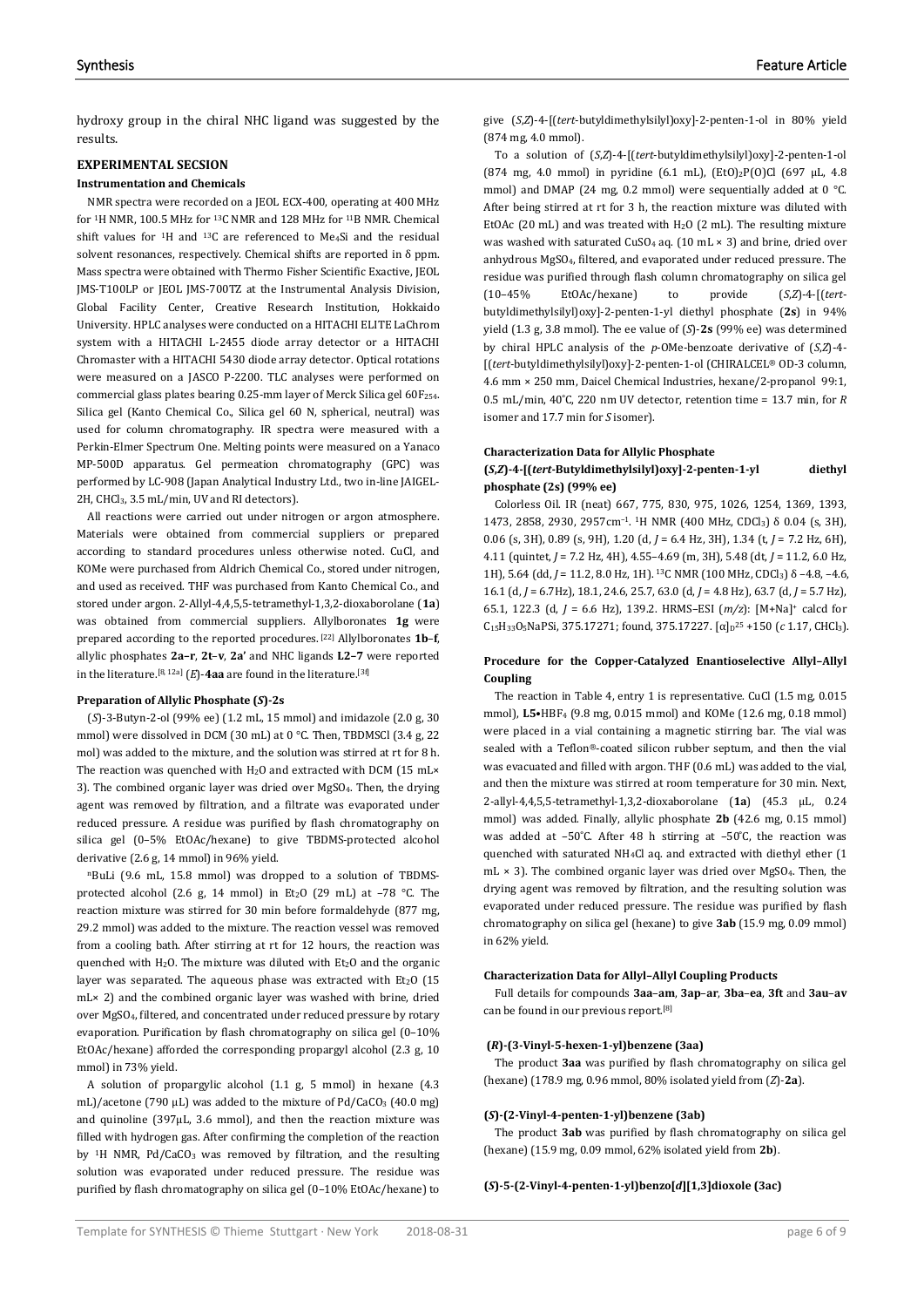The product **3ac** was purified by flash chromatography on silica gel (5% Et2O/hexane) (31.5 mg, 0.14 mmol, 97% isolated yield from **2c**).

## **(***R***)-4-Vinyl-1-dodecene (3ad)**

The product **3ad** was purified by flash chromatography on silica gel (hexane) (24.7 mg, 0.12 mmol, 85% isolated yield from **2d**).

# **(***R***)-Hexa-1,5-dien-3-ylcyclohexane (3ae)**

The product **3ae** was purified by flash chromatography on silica gel (pentane) (14.6 mg, 0.09 mmol, 59% isolated yield from **2e**).

## **(***R***)-2-{[2-Vinyl-4-penten-1-yl]oxy}tetrahydro-2***H***-pyran (3af) (Diastereomeric ratio 1:1)**

The product **3af** was purified by flash chromatography on silica gel (0– 2% EtOAc/hexane) (24.3 mg, 0.12 mmol, 83% isolated yield from **2f**).

# **(***R***)-{[(2-Vinyl-4-penten-1-yl)oxy]methyl}benzene (3ag)**

The product **3ag** was purified by flash chromatography on silica gel (0–1% EtOAc/hexane) (22.8 mg, 0.11 mmol, 75% isolated yield from **2g**).

# **(***R***)-***tert***-Butyldimethyl[(2-vinylpent-4-en-1-yl)oxy]silane (3ah)**

The product **3ah** was purified by flash chromatography on silica gel (0–1% EtOAc/hexane) (26.6 mg, 0.12 mmol, 78% isolated yield from **2h**).

# **(***R***)-2-Vinyl-4-penten-1-yl Pivalate (3ai)**

The product **3ai** was purified by flash chromatography on silica gel (0– 2% EtOAc/hexane) (20.6 mg, 0.11 mmol, 70% isolated yield from **2i**).

#### **(***R***)-2-Vinyl-4-penten-1-yl 4-Methoxybenzoate (3aj)**

The product **3aj** was purified by flash chromatography on silica gel (0– 2% EtOAc/hexane) (31.2 mg, 0.13 mmol, 85% isolated yield from **2j**).

# **(***R***)-2-Vinyl-4-penten-1-yl 4-(Trifluoromethyl)benzoate (3ak)**

The product **3ak** was purified by flash chromatography on silica gel (0–2% EtOAc/hexane) (25.9 mg, 0.09 mmol, 61% isolated yield from **2k**).

# **(***R***)-2-Vinyl-4-penten-1-yl 4-Bromobenzoate (3al)**

The product **3al** was purified by flash chromatography on silica gel (0– 2% EtOAc/hexane) (28.8 mg, 0.10 mmol, 65% isolated yield from **2l**).

# **(***R***)-2-Vinyl-4-penten-1-yl 4-(Dimethylamino)benzoate (3am)**

The product **3am** was purified by flash chromatography on silica gel (0–5% EtOAc/hexane) (34.0 mg, 0.13 mmol, 87% isolated yield from **2m**).

# **(***R***)-1-Benzyl 4-(2-Vinyl-4-penten-1-yl)piperidine-1,4-dicarboxylate (3ap)**

The product **3ap** was purified by flash chromatography on silica gel (5–10% EtOAc/hexane) (43.0 mg, 0.12 mmol, 80% isolated yield from **2p**).

# **(***R***)-***tert***-Butyldimethyl[(4-vinyl-6-hepten-1-yl)oxy]silane (3aq)**

The product **3aq** was purified by flash chromatography on silica gel (0–1% EtOAc/hexane) (29.8 mg, 0.12 mmol, 78% isolated yield from **2q**).

#### **(***R***)-4-Vinyl-6-hepten-1-yl 4-Methylbenzenesulfonate (3ar)**

The product **3ar** was purified by flash chromatography on silica gel (0–5% EtOAc/hexane) (38.7 mg, 0.13 mmol, 88% isolated yield from **2r**).

#### *tert***-Butyldimethyl[[(2***S***,3***S***)-3-vinyl-5-hexen-2-yl]oxy]silane (3as)**

The product **3as** was purified by flash chromatography on silica gel (0–2% EtOAc/hexane) (22.2 mg, 0.09 mmol, 61% isolated yield from **2s**). Colorless Oil. IR (neat) 664, 772, 830, 910, 994, 1072, 1254, 1361, 1374, 1463, 1472, 1641, 2858, 2887, 2930, 2957, 3078 cm–1. 1H NMR (400 MHz, CDCl3) δ 0.05 (s, 6H), 0.89 (s, 9H), 1.08 (d, *J* = 6.4 Hz, 3H), 1.98–2.12 (m, 2H), 2.34 (m, 1H), 3.70 (quintet, *J* = 6.4 Hz, 1H), 4.95–5.08 (m, 4H), 5.59– 5.88 (m, 2H). 13C NMR (100 MHz, CDCl3) δ –4.8, –4.3, 17.9, 20.8, 25.7, 34.5, 51.7, 70.5, 115.2, 115.8, 137.4, 139.1. HRMS–APCI (*m/z*): [M+H]+ calcd for C<sub>14</sub>H<sub>29</sub>OSi, 241.19822; found, 241.19826.  $[\alpha]_D^{25}$  +34 (*c* 0.37, CHCl3). The d.r. (90:10) was determined by 1H NMR analysis of the crude product. The absolute configuration of **3as** was assigned by consideration of the stereochemical pathway.

## **(***R***)-(5-Methyl-3-vinyl-5-hexen-1-yl)benzene (3ba)**

The product **3ba** was purified by flash chromatography on silica gel (hexane) (23.1 mg, 0.12 mmol, 77% isolated yield from (*Z*)-**2a**).

#### **(***R***)-(5-Methylene-3-vinylheptyl)benzene (3ca)**

The product **3ca** was purified by flash chromatography on silica gel (hexane) (16.1 mg, 0.07 mmol, 50% isolated yield from (*Z*)-**2a**).

#### **(***R***)-(5-Methylene-3-vinylundecyl)benzene (3da)**

The product **3da** was purified by flash chromatography on silica gel (hexane) (35.3 mg, 0.13 mmol, 87% isolated yield from (*Z*)-**2a**).

#### **(***R***)-(2-Methylene-4-vinylhexane-1,6-diyl)dibenzene (3ea)**

The product **3ea** was purified by flash chromatography on silica gel (0–1% Et2O/hexane) (24.7 mg, 0.08 mmol, 59% isolated yield from (*Z*)- **2a**).

#### **(***R***)-(4-Methyl-1,5-hexadien-2-yl)benzene (3ft)**

The product **3ft** was purified by flash chromatography on silica gel (hexane) (23.0 mg, 0.13 mmol, 89% isolated yield from **2t**). The isolated branched product (**3ft**) was contaminated with a trace amount of the linear product.

#### **(1***R***,2***R***)-2-Allyl-3-cyclopenten-1-yl Diethyl Phosphate (3au)**

The product **3au** was purified by flash chromatography on silica gel (20– 50% EtOAc/hexane) (25.1 mg, 0.10 mmol, 64% isolated yield from **2u**).

#### **(1***R***,2***R***)-2-Allyl-3-cyclohexen-1-yl Diethyl Phosphate (3av)**

The product **3av** was purified by flash chromatography on silica gel (20–50% EtOAc/hexane) (21.3 mg, 0.08 mmol, 52% isolated yield from **2v**).

#### **Acknowledgment**

This work was supported by Grants-in-Aid for Scientific Research (B) (No. 15H03803), JSPS, to H.O. and by CREST and ACT-C, JST, to M.S.

#### **Supporting Information**

Is there **Supporting Information** to be published? Click here to indicate YES or NO (text and links will be updated prior to publication).

#### **References**

- [1] Breitmaier, E. *Terpenes: Flavors, Fragrances, Pharmaca, Pheromones*; Wiley-VCH: Weinheim, 2006. See also refs 5–7, 9 and references therein.
- [2] a) van Tamelen, E. E.; Schwartz, M. A. *J. Am. Chem. Soc*. **1965,** *87*, 3277.; b) Stork, G.; Grieco, P. A.; Gregson, M. *Tetrahedron Lett.*, **1969**, 1393.; c) [Grieco,](http://pubs.acs.org.ezoris.lib.hokudai.ac.jp/author/Grieco%2C+Paul+A.) P. A.; [Masaki,](http://pubs.acs.org.ezoris.lib.hokudai.ac.jp/author/Masaki%2C+Yukio) Y. *J. Org. Chem.*, **1974**, *39*, 2135.; d) Negishi, E.; Valente, L. F.; Kobayashi, M. *J. Am. Chem. Soc*. **1980,** *102*, 3298.; e) Negishi, E.; Liou, S-Y.,;Xu, C.; Huo, S. *Org. Lett.* **2002**, *4*, 261.
- [3] For selected papers, see: a) Trost, B. M.; Keinan, E. *Tetrahedron Lett.* **1980**, *21*, 2595.; b) Godschalx, J.; Stille, J. K. *Tetrahedron Lett.* **1980**, *21*, 2599.; c) Nakamura, H.; Bao, M.; Yamamoto, Y. *Angew.*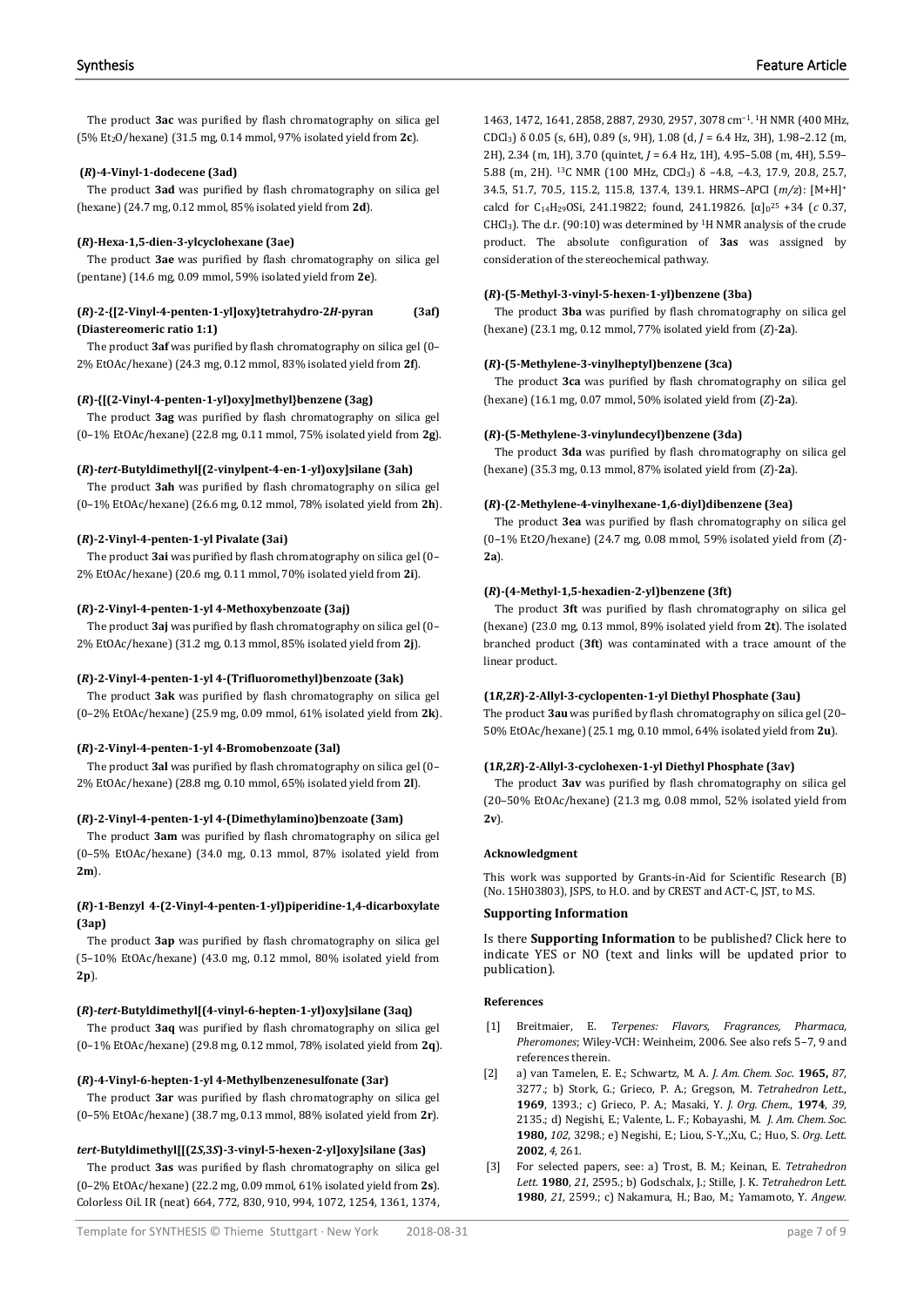*Chem*. **2001**, *113*, 3308.; *Angew. Chem., Int. Ed.* **2001**, *40*, 3208.; d) Karlström, A. S. E.; Bäckvall, J.-E. *Chem. Eur. J.* **2001**, *7*, 1981.; e) Jimeńez-Aquino, A.; Flegeau, E. F.; Schneider, U.; Kobayashi, S. *Chem. Commun.* **2011**, *47*, 9456.; f) Yuan, Q.; Yao, K.; Liu, D.; Zhang, W. *Chem. Commun.* **2015**, *51*, 11834.

- [4] Diner, C.; Szabo,́ K. J. *J. Am. Chem. Soc.* **2017**, *139*, 2.
- [5] a) Zhang, P.; Brozek, L. A.; Morken, J. P. *J. Am. Chem. Soc.* **2010**, *132*, 10686.; b) Zhang, P.; Le, H.; Kyne, R. E.; Morken, J. P. *J. Am. Chem. Soc.* **2011**, *133*, 9716.; c) Brozek, L. A.; Ardolino, M. J.; Morken, J. P. *J. Am. Chem. Soc.* **2011**, *133*, 16778.; d) Ardolino, M. J.; Morken, J. P. *J. Am. Chem. Soc.* **2014**, *136*, 7092.; e) Ardolino, M. J.; Morken, J. P. *Tetrahedron* **2015**, *71*, 6409.; f) Le, H.; Kyne, R. E.; Brozek, L. A.; Morken, J. P. *Org. Lett.* **2013**, *15*, 1432.; g) Wang, X.; Wang, X.; Han, Z.; Wang, Z.; Ding, K. *Angew. Chem.* **2017**, *129*, 1136.; *Angew. Chem. Int. Ed.* **2017**, *56*, 1116.
- [6] Hornillos, V.; Pérez, M.; Fañanás-Mastral, M.; Feringa, B. L. *J. Am. Chem. Soc.* **2013**, *135*, 2140.
- [7] Hamilton, J. Y.; Hauser, N.; Sarlah, D.; Carreira, E. M. *Angew. Chem.* **2014**, *126*, 10935; *Angew. Chem. Int. Ed.* **2014**, *53*,10759.
- [8] Yasuda, Y.; Ohmiya, H.; Sawamura, M. *Angew. Chem.* **2016**, *128*, 10974.; *Angew. Chem. Int. Ed.* **2016**, *55,* 10816.
- [9] For synthesis of chiral 1,5-diene derivatives through Cu-catalyzed enantioselective coupling with diboron, allene and allylic phosphate, see: Meng, F.; McGrath, K. P.; Hoveyda, A. H. *Nature* **2014**, *513*, 367.
- [10] For reviews on Cu-catalyzed allylic substitutions, see: a) Alexakis, A.; Bäckvall, J. E.; Krause, N.; Pàmies, O.; Diéguez, M. *Chem. Rev*. **2008**, *108*, 2796.; b) Harutyunyan, S. R.; den Hartog, T.; Geurts, K.; Minnaard, A. J.; Feringa, B. L. *Chem. Rev*. **2008**, *108*, 2824. c) Shintani, R. *Synthesis* **2016**, *48*, 1087.
- [11] For Cu-catalyzed enantioselective allylic substitutions using organoboron reagents and oxygen-functionalized NHC chiral ligands, see: a) Shintani, R.; Takatsu, K.; Takeda, M.; Hayashi, T. *Angew. Chem.* **2011**, *123*, 8815.; *Angew. Chem. Int. Ed.* **2011**, *50*, 8656.; b) Gao, F.; Carr, J. L.; Hoveyda, A. H. *Angew. Chem.* **2012**, *124*, 6717.; *Angew. Chem. Int. Ed.* **2012**, *51*, 6613.; c) Jung, B.; Hoveyda, A. H. *J. Am. Chem. Soc.* **2012**, *134,* 1490.; d) Takeda, M.; Takatsu, K.; Shintani, R.; Hayashi, T. *J. Org. Chem.* **2014**, *79*, 2354.; e) Shi, Y.; Jung, B.; Torker, S.; Hoveyda, A. H. *J. Am. Chem. Soc.* **2015**, *137*, 8948. See also ref 10c.
- [12] For our previous work, see: a) Harada, A.; Makida, Y.; Sato, T.; Ohmiya, H.; Sawamura, M. *J. Am. Chem. Soc.* **2014**, *136*, 13932.; b) Ohmiya, H.; Zhang, H.; Shibata, S.; Harada, A.; Sawamura, M. *Angew. Chem*. **2016**, *128*, 4855.; *Angew. Chem. Int. Ed.* **2016**, *55*, 4777.; c) Hojoh, K.; Ohmiya, H.; Sawamura, M. *J. Am. Chem. Soc.* **2017***, 139*, 2184.
- [13] For functionalized NHC ligands in asymmetric catalysis, see: a] Hameury, S.; Frémont, P.; Braunstein, P. *Chem. Soc. Rev.*, **2017**, *46*, 632.; b) Pape, F.; Teichert, J. F. *Eur. J. Org. Chem.* **2017**, 4206.; c) Peris, E. *Chem. Rev.* 10.1021/acs.chemrev.6b00695
- [14] a) Shido, Y.; Yoshida, M.; Tanabe, M.; Ohmiya, H.; Sawamura, M. *J. Am. Chem. Soc.* **2012**, *134,* 18573.; b) Hojoh, K.; Shido, Y.; Ohmiya, H.; Sawamura, M. *Angew. Chem*. **2014**, *126*, 5054.; *Angew. Chem. Int. Ed.* **2014**, *53,* 4954. See also: c) Ohmiya, H.; Yokobori, U.; Makida, Y.; Sawamura, M. *J. Am. Chem. Soc.* **2010**, *132,* 2895.; d) Nagao, K.; Yokobori, U.; Makida, Y.; Ohmiya, H.; Sawamura, M. *J. Am. Chem. Soc.* **2012**, *134,* 8982.
- [15] The use of allyl-9-BBN reagent instead of **1a** under the conditions for Table 1, entry 12 resulted in decreases in both enantioselectivity (87% ee) and product yield (30%) but with the exclusive regioselectivity ( $\gamma/\alpha$  >99:1) unchanged.
- [16] Scholl, M.; Ding, S.; Lee, C. W.; Grubbs, R. H. *Org. Lett.* **1999**, *1*, 953.
- [17] The absolute configurations of **3ae** and **3ah** were determined by comparison of the specific rotations with the values reported previously. See ref 5a. The absolute configuration of **3au** was determined by the Mosher's NMR spectroscopic method. Absolute configurations of the other products were assigned by consideration of the stereochemical pathway. See ref 8.
- [18] The linear α-substitution product was (*E*)-isomer.
- [19] Data are taken from ref 8 for Eq. 3-6.<br>[20] Nakamura conducted DFT calculatio
- Nakamura conducted DFT calculations on the mechanism of the reaction between [MeCu(CN)Li] and allyl acetate to form a square planar four-coordinate (γ-σ-enyl)copper(III) species [(π-en-σyl)copper(III) complex]. Our mechanistic proposal is in accord with the Nakamura's mechanism, in which the  $(\gamma \sigma$ enyl)copper(III) species is not in equilibrium with the corresponding  $(\alpha$ - $\sigma$ -enyl)coppor(III) species; the regioselectivity is determined at the oxidative addition step as a consequence of the asymmetric nature of MeCuCN–. Our proposed mechanism is in accord with the Nakamura's mechanism in that the reaction proceeds through oxidative addition of a cuprate to form the ( $\gamma$ -σenyl)copper(III) species followed by reductive elimination. However, the coordination number of Cu in the allylcopper(III) complex is different by virtue of bidentate coordination of the anionic phenol-NHC chiral ligand (L). The strongly electrondonating NHC coordination should render the  $\pi$ -en coordination weaker, making the allylic 1,3-Cu-migration in the allylcopper(III) complex more feasible. See: a) Yoshikai, N.; Zhang, S.-L.; Nakamura, E. *J. Am. Chem. Soc*. **2008**, *130*, 12862. For the effect of a σ-donor ligand, see: b) Yamanaka, M.; Kato, S.; Nakamura, E. *J. Am. Chem. Soc*. **2004**, *126*, 6287.
- [21] Rapid formation of a tetravalent borate (**B**) was confirmed by 11B NMR spectroscopy. See ref 8.
- [22] Zhang, P.; Roundtree, I. A.; Morken, J. P. *Org. Lett.* **2012**, *14,* 1416.